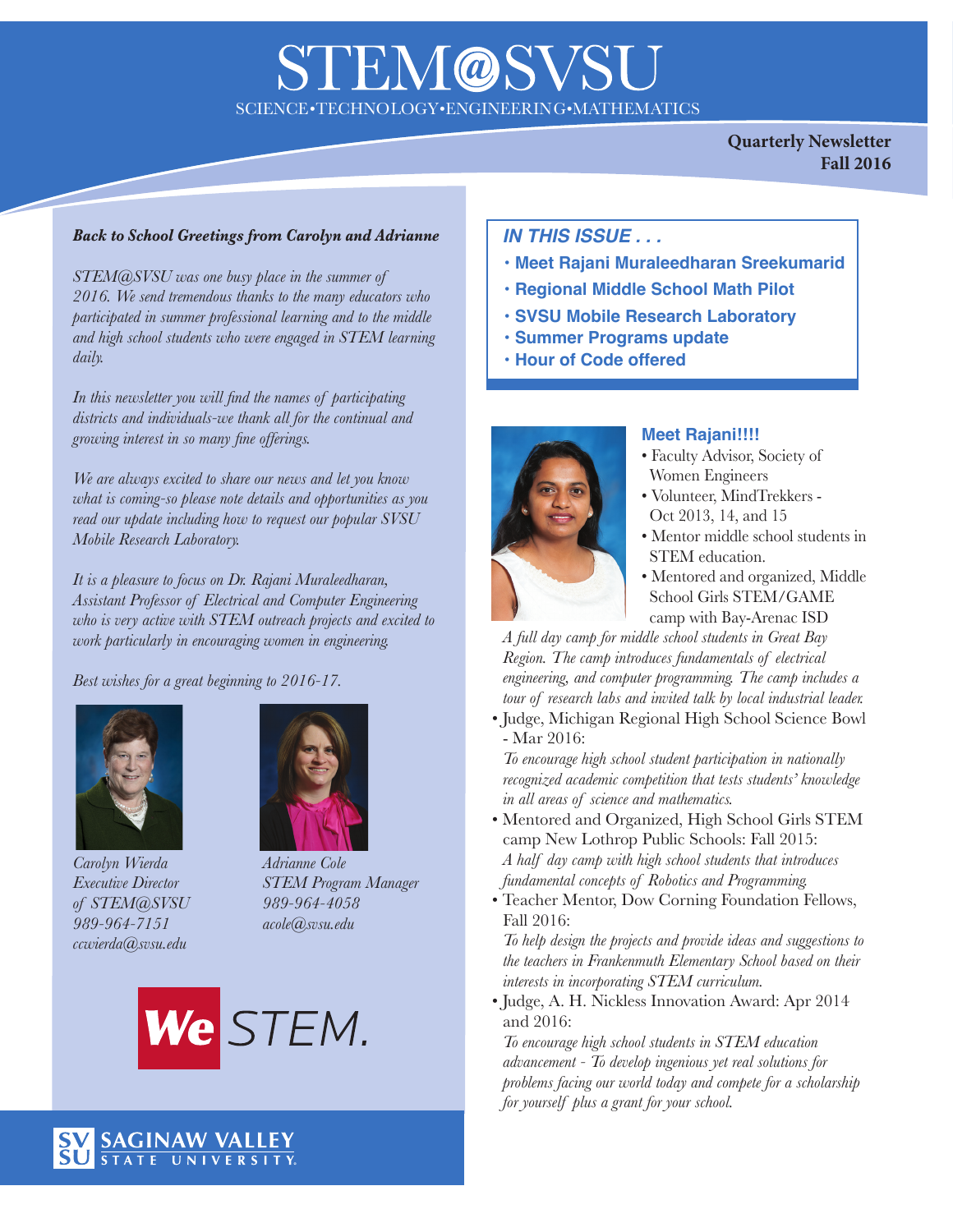- Mentor and Supervisor, SVSU Robotics and Beyond Camp at SVSU, Summer 2015 and 2016: *A 9 full day High School STEM Camp focuses on understanding modern robotics using hands-on experience through projects involving Arduino and Lego Mindstorm kit*
- Presenter to community at large by organizing and participating in SVSU OLLI LED Butterfly, Summer 2016:

*A 2 hour fun event for grandparents and grandchild that focuses on understanding fundamentals of engineering and energy conservation through hands-on and creative activity.*

• Volunteer, STEMaplooza camp - K-5 Girls Scouts, Fall 2015:

*Volunteered to demonstrate hands-on team building activities to make a difference in STEM education for K-5 grade girl scouts students in Great Bay Region* 

- Organizer SVSU Girls Scouts Camp 'Girls Love STEM' in collaboration with Saginaw Girls Scouts: *Grades 6 – 8th girls participate in STEM activities tailored to promote science and engineering through 3 week program using hands-on activities.*
- Organizer and Mentor, 1st IEEE SPAC (Student Professional Awareness Conference) at SVSU, Apr. 2014: SVSU ECE students
- Organizer and superviser, 1st IEEE Students' Hands-on (PCB Layout) Workshop at SVSU: SVSU ECE and ME students
- Program Committee Member, Consumers Energy Talent Development Program (Fall 14 - present): *The program sponsors top high school students to take an introduction course to engineering (ECE101) at SVSU.*

#### **2. What projects are you interested in which involves women in engineering?**

I would be interested in projects that can foster female students interest in engineering education and career path by providing leadership and research opportunities through mentoring programs and collaborative multidisciplinary project. By engaging girls of all ages (K-12, Undergraduate and Graduates) in Engineering activities one can nurture young minds to become future engineers and creative thinkers for diverse workforce.

#### **3. What partnerships would you like to pursue with local K-12 school districts?**

Recent research has paved way for development of STEM based curriculum in K-12 education. I would like to focus on engineering-related concepts and

skills to solve design challenges through in-class handson activities (curriculum and discipline-focused camps) that can engage (both boys and girls) and encourage students to be future engineers.

#### **4. What should local educators share with their students about engineering and other STEM fields at SVSU?**

SVSU provides quality education through worldclass hands-on experience and engages undergraduate students in solving real-world research problems by collaborating with local industry and community. SVSU supports leadership and entrepreneurship opportunities to mold 'a Cardinal' into becoming an innovative STEM workforce of tomorrow.

In many other universities, the focus in on providing research opportunities for graduate students however at SVSU there are many undergraduate opportunities.

#### **5. What else would you like to include?**

Together, I hope to empower women, so we may eradicate 'Why so few Women in STEM field is a norm of the past.'

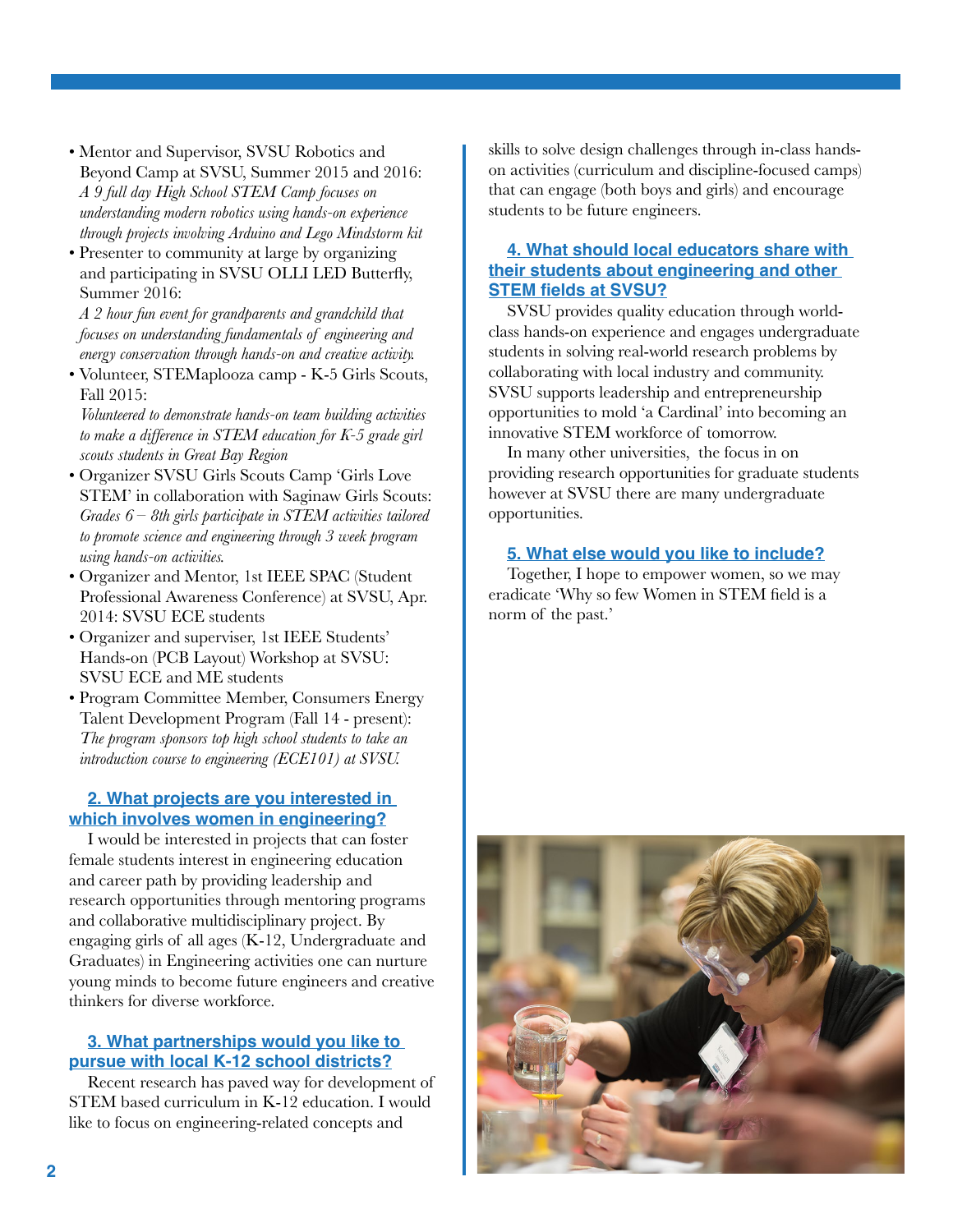

#### **Great Lakes Bay Regional Alliance STEM Impact Initiative Kicks off Regional Middle School Math Pilot**

As the new school year begins, thousands of middle school students across the Great Lakes Bay Region will benefit from enhanced math training thanks to a \$500,000 pilot program launched by the Great Lakes Bay Regional Alliance.

The Middle School Math Project provides opportunities that go beyond standard classroom activities. In Freeland, for instance, students will have a new after-school program that takes part in math competitions, utilizing specialized preparation materials. In Bay City, students will have access to Spatial-Temporal Math, a highly regarded math instruction supplement with an online, visual learning resource.

Middle School Math Project pilot programs will take place this school year in the following districts:

- Bay County Bay City Public Schools, Essexville-Hampton Public Schools
- Clare County Clare Public Schools, Farwell Area Schools, Harrison Community Schools
- Gladwin County Gladwin Public Schools
- Gratiot County Alma Public Schools, Ashley Community Schools, Breckenridge Community Schools, Fulton Public Schools, Ithaca Public Schools, St. Louis Public Schools
- Isabella County Beal City Public Schools, Mt. Pleasant Public Schools, Shepherd Public Schools
- Midland County Bullock Creek School District, Coleman Community Schools, Meridian Public Schools, Midland Public Schools
- Saginaw County Carrollton Public Schools, Freeland Community School District

These pilot programs are the latest result from the 2014 STEM Impact Initiative, an effort led by the Great Lakes Bay Regional Alliance (GLBRA) to create a roadmap for building a STEM talent pipeline.

"There is a talent war being waged across the United States and across the globe," said Matthew Felan, President & CEO of the GLBRA. "The Great Lakes Bay Region needs to have the most robust STEM talent pipeline possible to meet the growing needs of our current employers and to attract new business and jobs to the region. The middle school mathematic pilots are an important next step in building our STEM talent pipeline."

One key component of the pilot programs involves educator support. Saginaw Valley State University will lead a program to develop math specialists involving up to 25 teachers from across the region, potentially impacting 2,500 students. The Gratiot-Isabella Regional Education Service District will launch a program for 44 teachers, impacting up to 5,000 students, in the following districts: Alma, Ashley, Beal City, Breckenridge, Bullock Creek, Clare, Coleman, Farwell, Fulton, Gladwin, Harrison, Ithaca, Meridian, Midland, Mt. Pleasant, Shepherd, and St. Louis.

The Middle School Math Project has been made possible by financial support from several organizations committed to regional STEM excellence, including:

- Bay Area Community Foundation
- Midland Area Community Foundation
- Saginaw Area Community Foundation
- AT&T
- The Dow Chemical Company
- Dow Corning Foundation
- Nexteer Automotive
- Clare-Gladwin Regional Education Service **District**
- Gratiot-Isabella Regional Education Service **District**

*About the Great Lakes Bay Regional Alliance: The mission of the Great Lakes Bay Regional Alliance is to encourage, support and celebrate regional collaboration and initiatives that will improve the economic vitality and quality of life in the Great Lakes Bay Region. The Great Lakes Bay Regional Alliance is comprised of 48 Board Members who represent Bay, Isabella, Midland and Saginaw counties. www.greatlakesbay.com*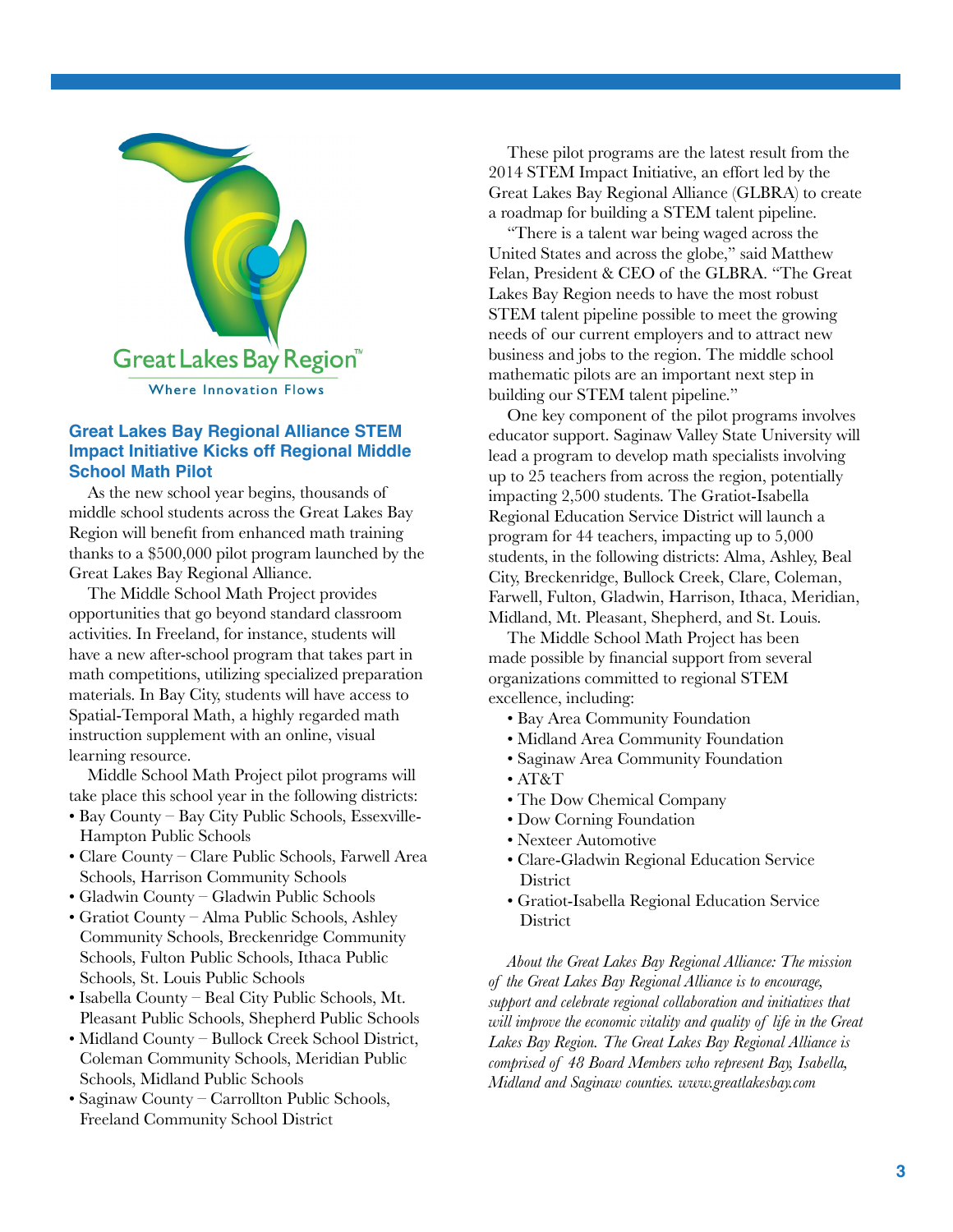

#### **The SVSU Mobile Research Laboratory is rolling!**

Interested in requesting the STEM Mobile Lab for middle school and high school visits? Please visit the webite ( www.svsu.edu/stem ) to find the application for the 2016-2017 school year. The request is due back by September 30. There are two opportunities:

1. For middle and high school visits, please complete the application with the requested dates. All applications will be reviewed and confirmed by mid October.

2. For interested elementary schools to host the SVSU Mobile Research Lab, there is also a connecting activity offered by the SVSU Regional Mathematics and Science Center. To arrange for an elementary school-wide event, contact Tamara Barrientos, Director, Regional Mathematics and Science Center at 989-964-4115 or by email  $\text{tarizola}(\hat{\omega}_{s}$  as also At this time, there are no planned individual elementary classroom visits.

> The deadline for all requests is September 30, 2016.

#### **Summer Programs on Campus Draw Capacity Enrollments from both Teachers and Students**

The Dow Science and Sustainability Education Center involved 5 SVSU Faculty members, 9 SVSU students, 20 high school students and 9 K-12 teachers impacting potentially 1350 K-12 students. All involved were paid with grant funds to conduct research.

High school students involved were Taylor Anderson and Isiah Pfundt, John Glenn; Abbie Bauer and Gracie Lefler, Reese High School; Ross Brown, Bay City Western; Emily Cho and John Radke, Nouvel Catholic; Sarah Jacobs, Meredian Early College High School; Chloe Kubacki, Heritage High School, GLBEC; Rachel Laskowski, Bullock Creek High School; Samuel Maher, Arthur Hill High School; Darla Martinez, Saginaw Arts and Sciences Academy; Hope McLellan-Brandt, Freeland High School; Apoorva Ojha, HH Dow High School, Robin Rodriquez, Valley Lutheran High School; Emma Ruiz, Taylor Shivers, and Tyler Warner, Carrollton High School; Nathan Willour, Hemlock High School and Jenny Wu, Bay City Central High School.

Teachers participating were Tricia Benkert, White Pine Middle School and Melanie Galonska, Heritage High School, Saginaw Township Community Schools; Ben Cooper, Valley Lutheran High School; Craig Coopersmith, Carrollton High School, Carrollton Public Schools; Aaron Jurek, John Glenn High School, Bangor Township Schools; Jean Marie Learman, Saginaw Arts and Sciences Academy, Saginaw Public Schools; Jesse Place, Handy Middle School, Bay City Public Schools; Brooklynn Szymoniak, Shepherd High School, Shepherd Public Schools and Megan Witte, Nouvel Catholic Central.

Participating Faculty were Jennifer Chaytor, Marty Arford, Kyle Cissell, Jim McEvoy and David Stanton coordinated by David Karpovich.

#### The Dow Corning Fellows program involved 13 SVSU Faculty and 27 K-12 teachers impacting potentially 2575 K-12 students.

 Faculty included: Tami Sivy, Pat Cavanaugh, Garry Johns, Kyle Cissell, Matthew Vannette, Bob Tuttle, Adam Wahhaussen, Amanda Ross, Jennifer Chaytor, Curis Grosse, Christopher Nakamura and Edward Meisel, coordinated by project manager Stephanie Brouet.

K-12 teachers included: Cindy Altes, Allison Van Driesche and Lisa Welch, Bay City Public Schools; Andrea Bitterman and Dylan Harrington, Chesaning Union Schools, Heather Brey, Julie Leach, Amanda Livingston, Tosha Miller, Beth Warner, Jan Zimba and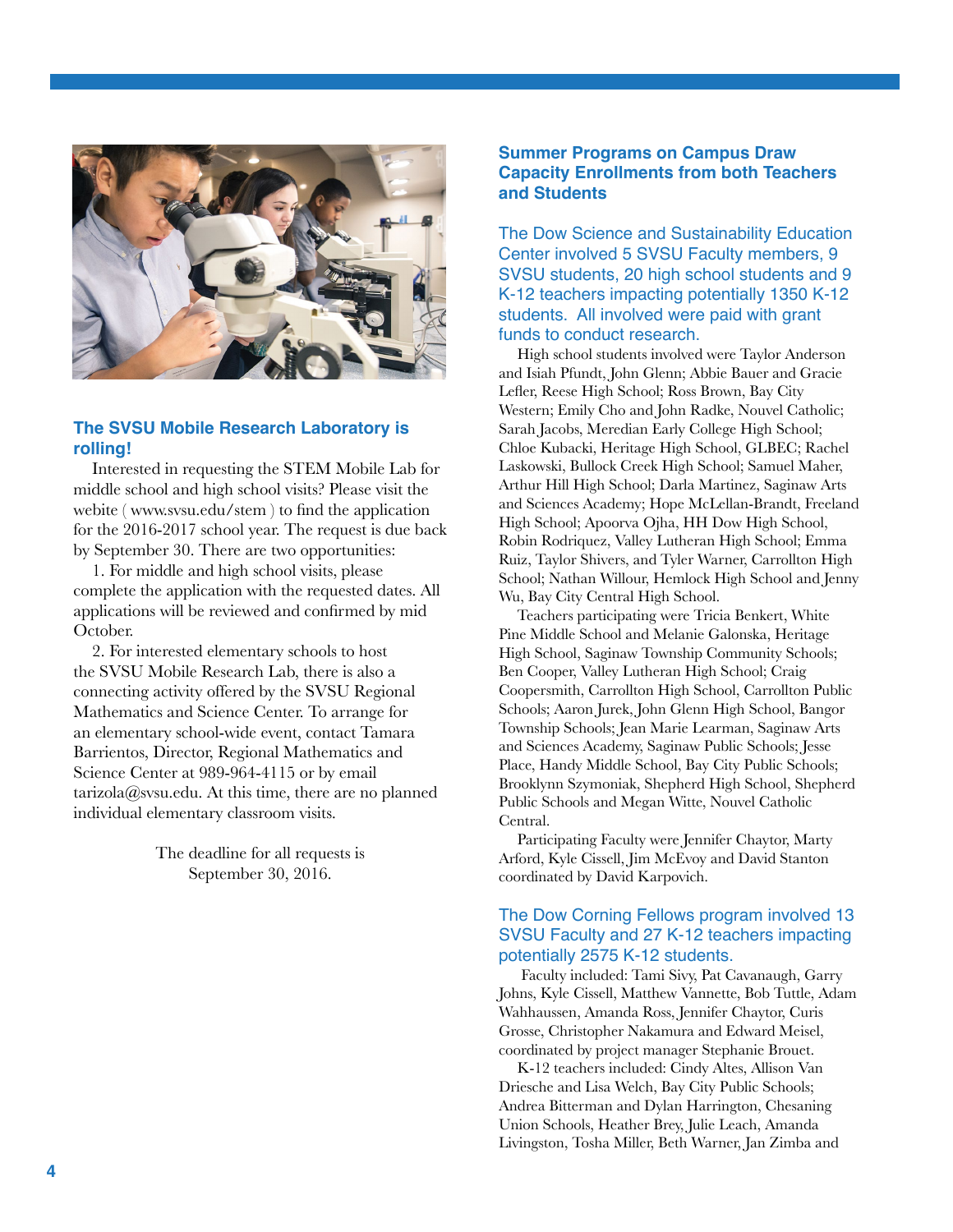Angela Zimmerman, Frankenmuth School District; Brian Edlelbrock, Midland Public Schools; Matthew Ferguson and Melinda Freeland, Kingston Community Schools; Kimberly Fluder, Saginaw Township Community Schools; Sara Forbing, Tina Wallace and Ashley Nicol, Caro Community Schools; Melissa Haworth and Katherine Sollman, Saginaw Public Schools; Michelle Jaruzel and Kristi Schenk, Millington Community Schools; Carrie King, Essexville-Hampton School District; Jennifer Peruski, Freeland Community School District; Becky Trudgeon, Merrill Community Schools.

#### Funding from the Herbert H. and Grace A. Dow Foundation supported high school students in four different STEM camps taught by SVSU STEM Faculty.

Topics included: Growing into the Future with Plant Science; STEM Exploration Camp; Robotics and Beyond; and Fruits as Natural Bleaches.

Faculty involved were Chris Nakamura, Anthony Revis, Holly Little and Rajani Muraleedharan.

Students included Denarion Benjamin, Tanvi Sharma, Safi Syed, Sarah Syeda, and Alex Wang from Saginaw Public Schools; Cameron Bragg, Dawson Brown, Parker Haller, and Savannah McCarty from Bay City Public Schools, Emiliano Flores and Annika Wilson from Hemlock Public Schools; Rita Halphen, Weston Johnson, Henry Ma, and Julia Powers from Midland Public Schools; Mark Krudy from Mosas Homeschool Academy, Vanessa Osuagwu from Saginaw Township Community Schools, Jack Horrigan from Bangor Township Schools and Joshua O'Laughlin from Valley Lutheran.

Additionally, 62 middle school students from the Saginaw Public Schools and Bay City Public Schools participated in a Summer STEM Camp focused on mathematics.

The project was led by Dr. Amy Hlavacek assisted by other SVSU faculty including Jan Hlavacek, Christopher Nakamura, George Corser and Ilhyng Cho.

The project is unique because it also includes SVSU undergrads as team leaders along with 15 former campers, now high school students, who served at Teaching Assistants.

#### Summer SMEK Camps with highest enrollments ever!

Over 120 students participated in SMEK Jr. and SMEK Sr. in the summer of 2016.



#### **Hour of Code for Elementary Students Offered**

Fourth grade classrooms from the Great Lakes Bay Region can apply to attend the SVSU Hour of Code activity on Thursday, December 1, 2016. Applications are on the website and due October 7, 2016. Two classrooms will be selected to participate in Code Writing and a STEM activity at the Marshall Fredericks Sculpture Museum with lunch provided. The program began last year and was highly successful. The opportunity has no cost but schools must provide transportation.

#### **STEM Position Posted . . .**

Looking for an opportunity to be involved with our SVSU Mobile Research Lab?

A part-time position (20 hours a month) is posted on the Jobs at SVSU website. Check it out today!